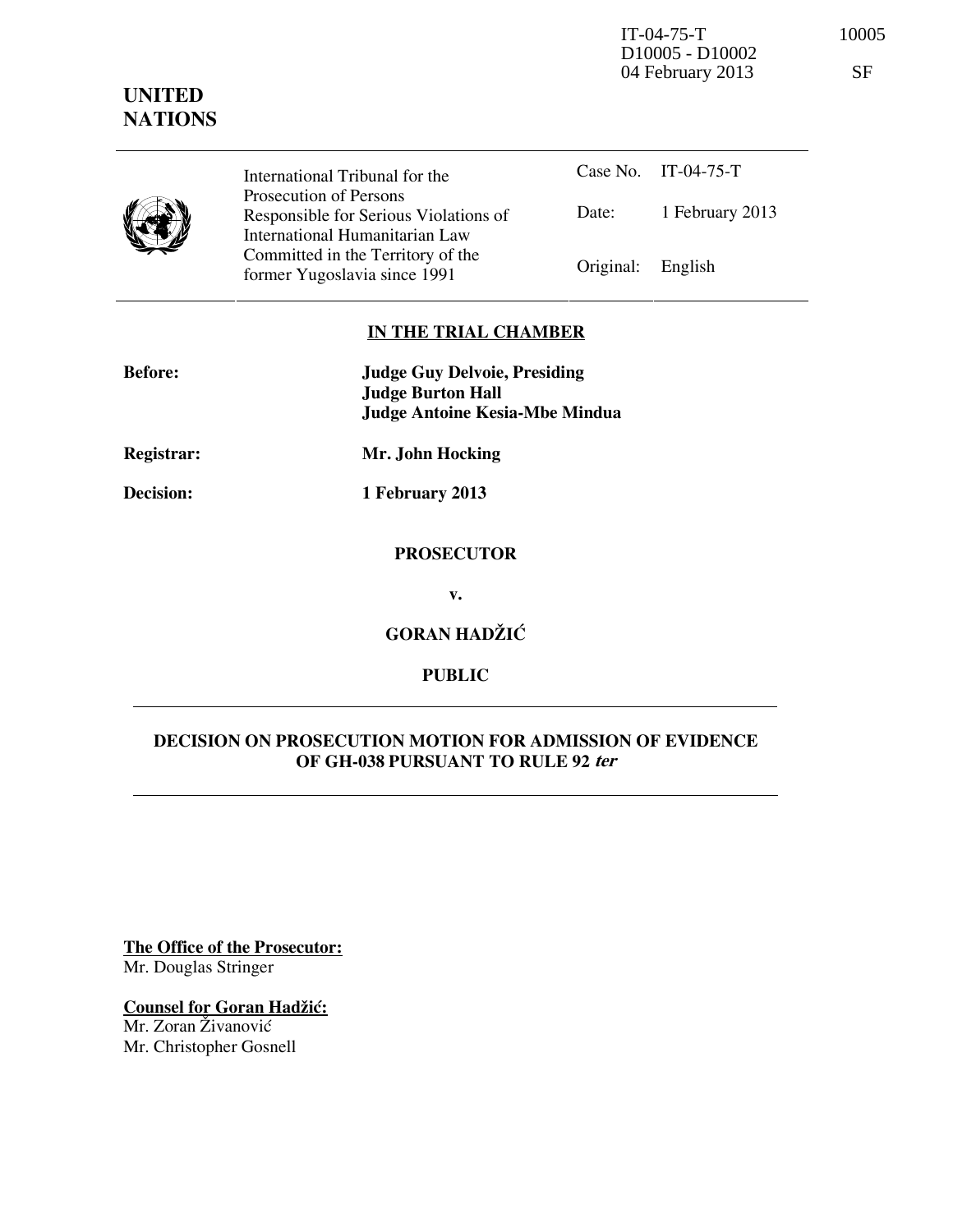1. **THIS TRIAL CHAMBER** of the International Tribunal for the Prosecution of Persons Responsible for Serious Violations of International Humanitarian Law Committed in the Territory of the former Yugoslavia since 1991 ("Tribunal") is seised of the "Prosecution Motion for Admission of Evidence Pursuant to Rule 92 *ter* (GH-038)", filed publicly with a confidential annex on 24 December 2012 ("Motion").

#### **A. Submissions**

2. In the Motion, the Prosecution requests the admission of the evidence of GH-038 pursuant to Rule 92 *ter* of the Rules of Procedure and Evidence of the Tribunal ("Rules"), arguing that the evidence is probative, relevant, and reliable and meets the requirements for admission under that Rule.<sup>1</sup> The Prosecution submits that admitting the evidence in this manner will enable it to present its case-in-chief in an efficient and expeditious manner, without compromising the fairness of the proceedings.<sup>2</sup> In accordance with the protective measures in effect for GH-038, the Prosecution requests that the tendered transcript of prior testimony, which was given in *Prosecutor v. Mrkšić et* al. (Case No. IT-95-13/1), be admitted under seal.<sup>3</sup> The Prosecution requests the admission of 44 associated exhibits that, in its view, form an integral and inseparable part of the tendered Rule 92 ter testimony.<sup>4</sup> The Prosecution requests that two of these associated exhibits be admitted under seal.<sup>5</sup>

3. The Defence indicated that it would make no submissions in relation to the Motion.<sup>6</sup>

#### **B. Applicable Law**

4. The main objective of Rule 92 *ter*—entitled "Other Admission of Written Statements and Transcripts"—is to ensure an effective and expeditious trial, while simultaneously ensuring and respecting the rights of the accused. The jurisprudence of the Tribunal has applied the Rule as permitting, by necessary inference,<sup>7</sup> the admission of exhibits where they accompany written statements or transcripts and form an "inseparable and indispensable" part of the evidence.<sup>8</sup> In order

 $\overline{a}$ 

 $<sup>1</sup>$  Motion, paras 1, 4.</sup>

<sup>&</sup>lt;sup>2</sup> Motion, para. 1.

<sup>3</sup> Motion, para. 4, Confidential Annex A, p. 1.

<sup>4</sup> Motion, para. 5.

<sup>5</sup> *See* Motion, Confidential Annex A, pp. 8, 9.

<sup>6</sup> Email from the Defence to the Trial Chamber, 7 January 2013.

<sup>7</sup> *Prosecutor v. Stanišić and Župljanin*, Case No. IT-08-91-T, Decision on Prosecution's Motions for Admission of Evidence Pursuant to Rule 92 *ter* (ST012 and ST019), 29 September 2009 (confidential) ("*Stanišić and Župljanin* Decision"), para. 18; *Prosecutor v. Prlić et al.*, Case No. IT-04-74-T, Decision on the Application of Rule 92 *ter* of the Rules, 25 June 2007, p. 2; Prosecutor v. Delić, Case No. IT-04-83-T, Decision on Prosecution Motion to Admit Written Witness Statements under Rule 92 *ter*, 27 September 2007, para. 10.

<sup>&</sup>lt;sup>8</sup> Stanišić and Župljanin Decision, para. 18; Prosecutor v. Lukić and Lukić, Case No. IT-98-32/1-T, Decision on Confidential Prosecution Motion for the Admission of Prior Testimony with Associated Exhibits and Written Statements of Witnesses Pursuant to Rule 92 ter, 9 July 2008 ("Lukić and Lukić Decision"), para. 15; *Prosecutor v.*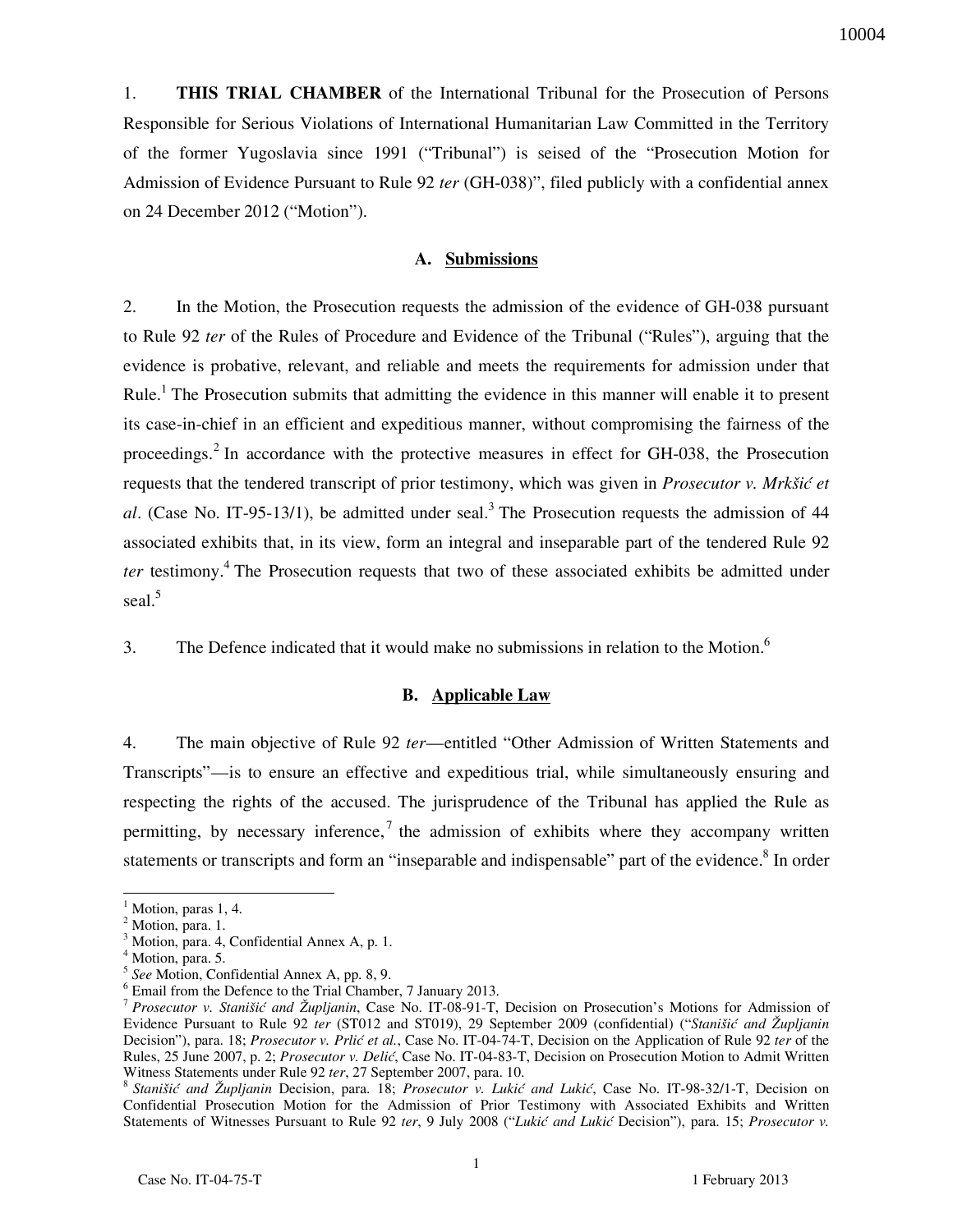to satisfy this requirement, the document must be one without which the witness's testimony would become incomprehensible or of lesser probative value. <sup>9</sup> Moreover, the evidence sought to be admitted, whether a written statement or a transcript of oral testimony, must fulfil the general requirements of admissibility of Rule 89(C): the proposed evidence must be relevant and have probative value. $10$ 

### **C. Discussion**

5. GH-038's proposed evidence contains information about events at the Vukovar General Hospital as charged in the Indictment and her detention by Serb forces after the fall of Vukovar. Considering the unique nature of GH-038's first-hand observations and the potential importance of her evidence in these proceedings, the Trial Chamber finds that it is not appropriate to admit the evidence pursuant to Rule 92 *ter* and that it is in the interests of justice to hear GH-038's evidence *viva voce*.

6. The Prosecution requests that Rule 65 *ter* 06375, which is a document containing comparisons between persons who were taken away from the Hospital and the remains of persons who were exhumed at Ovčara, be added to the exhibit list.<sup>11</sup> Considering that the document sought to be included is relevant and of sufficient importance to justify its addition at this stage of the trial and that there is no objection from the Defence, the Trial Chamber will allow the addition of this document.

#### **D. Disposition**

7. Accordingly, the Trial Chamber, pursuant to Rules 54, 65 *ter,* 89(C), and 92 *ter* of the Rules, hereby

(a) **GRANTS** the Prosecution leave to add the document designated with Rule 65 *ter* number 06375 to the exhibit list;

 $\overline{a}$ 

*Ljubičić*, Case No. IT-00-41-PT, Decision on Prosecution's Motion for Admission of Transcripts Pursuant to Rule 92 *bis* (D) of the Rules, 23 January 2004, p. 3; *Prosecutor v. Đorđević*, Case No. IT-05-87/1-T, Decision on Prosecution's Motion for Admission of Evidence Pursuant to Rule 92 *ter*, 10 February 2009 ("*Dordević* Decision"), para. 5.

<sup>&</sup>lt;sup>9</sup> Stanišić and Župljanin Decision, para. 18; Lukić and Lukić Decision, para. 15; *Prosecutor v. Stanišić and Simatović*, Case No. IT-03-69-T, Decision on Prosecution's Motion for the Admission of Written Evidence of Witness Slobodan Lazarevi} Pursuant to Rule 92 *ter* with Confidential Annex, 16 May 2008, para. 19; *Prosecutor v. Haraqija and Morina*, Case No. IT-04-84-R77.4, Decision on Prosecution Motion for Admission of Evidence Pursuant to Rule 92 *bis* and/or 92 ter, 2 September 2008 ("*Haraqija and Morina Decision*"), para. 12; *Đorđević Decision*, para. 5.

<sup>&</sup>lt;sup>10</sup> Stanišić and Župljanin Decision, para. 19; Lukić and Lukić Decision, para. 20; *Đorđević* Decision, para. 6; *Haraqija and Morina* Decision, para. 13.

 $11$  Motion, paras 5, 8; *see* confidential Annex A, p. 9.